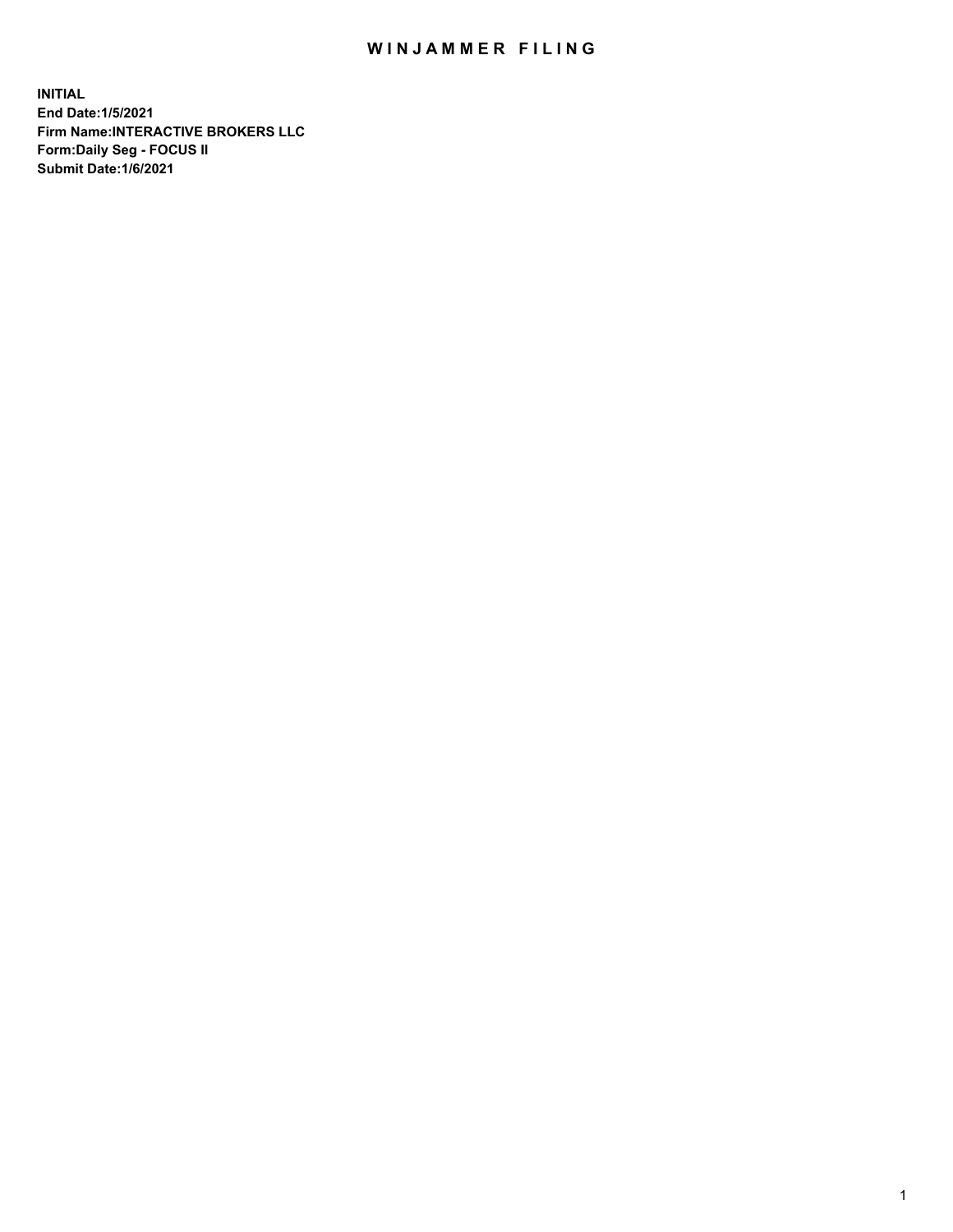**INITIAL End Date:1/5/2021 Firm Name:INTERACTIVE BROKERS LLC Form:Daily Seg - FOCUS II Submit Date:1/6/2021 Daily Segregation - Cover Page**

| Name of Company                                                                                                                                                                                                                                                                                                                | <b>INTERACTIVE BROKERS LLC</b>                                                                 |
|--------------------------------------------------------------------------------------------------------------------------------------------------------------------------------------------------------------------------------------------------------------------------------------------------------------------------------|------------------------------------------------------------------------------------------------|
| <b>Contact Name</b>                                                                                                                                                                                                                                                                                                            | James Menicucci                                                                                |
| <b>Contact Phone Number</b>                                                                                                                                                                                                                                                                                                    | 203-618-8085                                                                                   |
| <b>Contact Email Address</b>                                                                                                                                                                                                                                                                                                   | jmenicucci@interactivebrokers.c<br>om                                                          |
| FCM's Customer Segregated Funds Residual Interest Target (choose one):<br>a. Minimum dollar amount: ; or<br>b. Minimum percentage of customer segregated funds required:% ; or<br>c. Dollar amount range between: and; or<br>d. Percentage range of customer segregated funds required between:% and%.                         | $\overline{\mathbf{0}}$<br>$\overline{\mathbf{0}}$<br>155,000,000 245,000,000<br>00            |
| FCM's Customer Secured Amount Funds Residual Interest Target (choose one):<br>a. Minimum dollar amount: ; or<br>b. Minimum percentage of customer secured funds required:%; or<br>c. Dollar amount range between: and; or<br>d. Percentage range of customer secured funds required between:% and%.                            | $\overline{\mathbf{0}}$<br>$\overline{\mathbf{0}}$<br>80,000,000 120,000,000<br>0 <sub>0</sub> |
| FCM's Cleared Swaps Customer Collateral Residual Interest Target (choose one):<br>a. Minimum dollar amount: ; or<br>b. Minimum percentage of cleared swaps customer collateral required:% ; or<br>c. Dollar amount range between: and; or<br>d. Percentage range of cleared swaps customer collateral required between:% and%. | $\frac{0}{0}$<br>0 <sub>0</sub><br>0 <sub>0</sub>                                              |

Attach supporting documents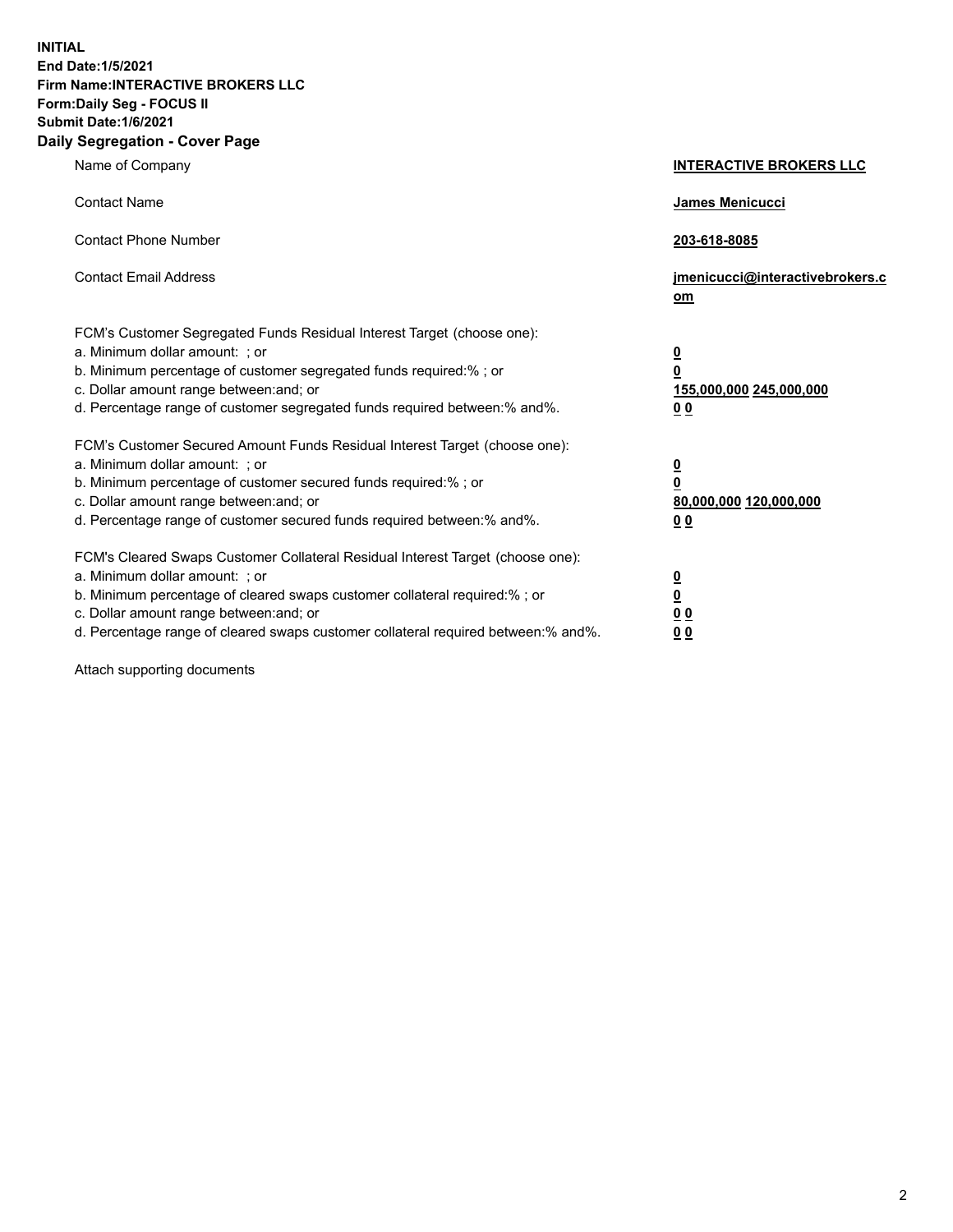## **INITIAL End Date:1/5/2021 Firm Name:INTERACTIVE BROKERS LLC Form:Daily Seg - FOCUS II Submit Date:1/6/2021 Daily Segregation - Secured Amounts**

|     | Dany Ocgregation - Occarea Anioants                                                         |                                   |
|-----|---------------------------------------------------------------------------------------------|-----------------------------------|
|     | Foreign Futures and Foreign Options Secured Amounts                                         |                                   |
|     | Amount required to be set aside pursuant to law, rule or regulation of a foreign            | $0$ [7305]                        |
|     | government or a rule of a self-regulatory organization authorized thereunder                |                                   |
| 1.  | Net ledger balance - Foreign Futures and Foreign Option Trading - All Customers             |                                   |
|     | A. Cash                                                                                     | 560,052,278 [7315]                |
|     | B. Securities (at market)                                                                   | $0$ [7317]                        |
| 2.  | Net unrealized profit (loss) in open futures contracts traded on a foreign board of trade   | 21,714,376 [7325]                 |
| 3.  | Exchange traded options                                                                     |                                   |
|     | a. Market value of open option contracts purchased on a foreign board of trade              | 104,343 [7335]                    |
|     | b. Market value of open contracts granted (sold) on a foreign board of trade                | $-50,851$ [7337]                  |
| 4.  | Net equity (deficit) (add lines 1. 2. and 3.)                                               | 581,820,146 [7345]                |
| 5.  | Account liquidating to a deficit and account with a debit balances - gross amount           | 7,736 [7351]                      |
|     | Less: amount offset by customer owned securities                                            | 0 [7352] 7,736 [7354]             |
| 6.  | Amount required to be set aside as the secured amount - Net Liquidating Equity              | 581,827,882 [7355]                |
|     | Method (add lines 4 and 5)                                                                  |                                   |
| 7.  | Greater of amount required to be set aside pursuant to foreign jurisdiction (above) or line | 581,827,882 [7360]                |
|     | 6.                                                                                          |                                   |
|     | FUNDS DEPOSITED IN SEPARATE REGULATION 30.7 ACCOUNTS                                        |                                   |
| 1.  | Cash in banks                                                                               |                                   |
|     | A. Banks located in the United States                                                       | 67,179,569 [7500]                 |
|     | B. Other banks qualified under Regulation 30.7                                              | 0 [7520] 67,179,569 [7530]        |
| 2.  | Securities                                                                                  |                                   |
|     | A. In safekeeping with banks located in the United States                                   | 449,970,000 [7540]                |
|     | B. In safekeeping with other banks qualified under Regulation 30.7                          | 0 [7560] 449,970,000 [7570]       |
| 3.  | Equities with registered futures commission merchants                                       |                                   |
|     | A. Cash                                                                                     | $0$ [7580]                        |
|     | <b>B.</b> Securities                                                                        | $0$ [7590]                        |
|     | C. Unrealized gain (loss) on open futures contracts                                         | $0$ [7600]                        |
|     | D. Value of long option contracts                                                           | $0$ [7610]                        |
|     | E. Value of short option contracts                                                          | 0 [7615] 0 [7620]                 |
| 4.  | Amounts held by clearing organizations of foreign boards of trade                           |                                   |
|     | A. Cash                                                                                     | $0$ [7640]                        |
|     | <b>B.</b> Securities                                                                        | $0$ [7650]                        |
|     | C. Amount due to (from) clearing organization - daily variation                             | $0$ [7660]                        |
|     | D. Value of long option contracts                                                           | $0$ [7670]                        |
|     | E. Value of short option contracts                                                          | 0 [7675] 0 [7680]                 |
| 5.  | Amounts held by members of foreign boards of trade                                          |                                   |
|     | A. Cash                                                                                     | 155,833,125 [7700]                |
|     | <b>B.</b> Securities                                                                        | $0$ [7710]                        |
|     | C. Unrealized gain (loss) on open futures contracts                                         | 28,347,762 [7720]                 |
|     | D. Value of long option contracts                                                           | 104,343 [7730]                    |
|     | E. Value of short option contracts                                                          | -50,851 [7735] 184,234,379 [7740] |
| 6.  | Amounts with other depositories designated by a foreign board of trade                      | 0 [7760]                          |
| 7.  | Segregated funds on hand                                                                    | $0$ [7765]                        |
| 8.  | Total funds in separate section 30.7 accounts                                               | 701,383,948 [7770]                |
| 9.  | Excess (deficiency) Set Aside for Secured Amount (subtract line 7 Secured Statement         | 119,556,066 [7380]                |
|     | Page 1 from Line 8)                                                                         |                                   |
| 10. | Management Target Amount for Excess funds in separate section 30.7 accounts                 | 80,000,000 [7780]                 |
| 11. | Excess (deficiency) funds in separate 30.7 accounts over (under) Management Target          | 39,556,066 [7785]                 |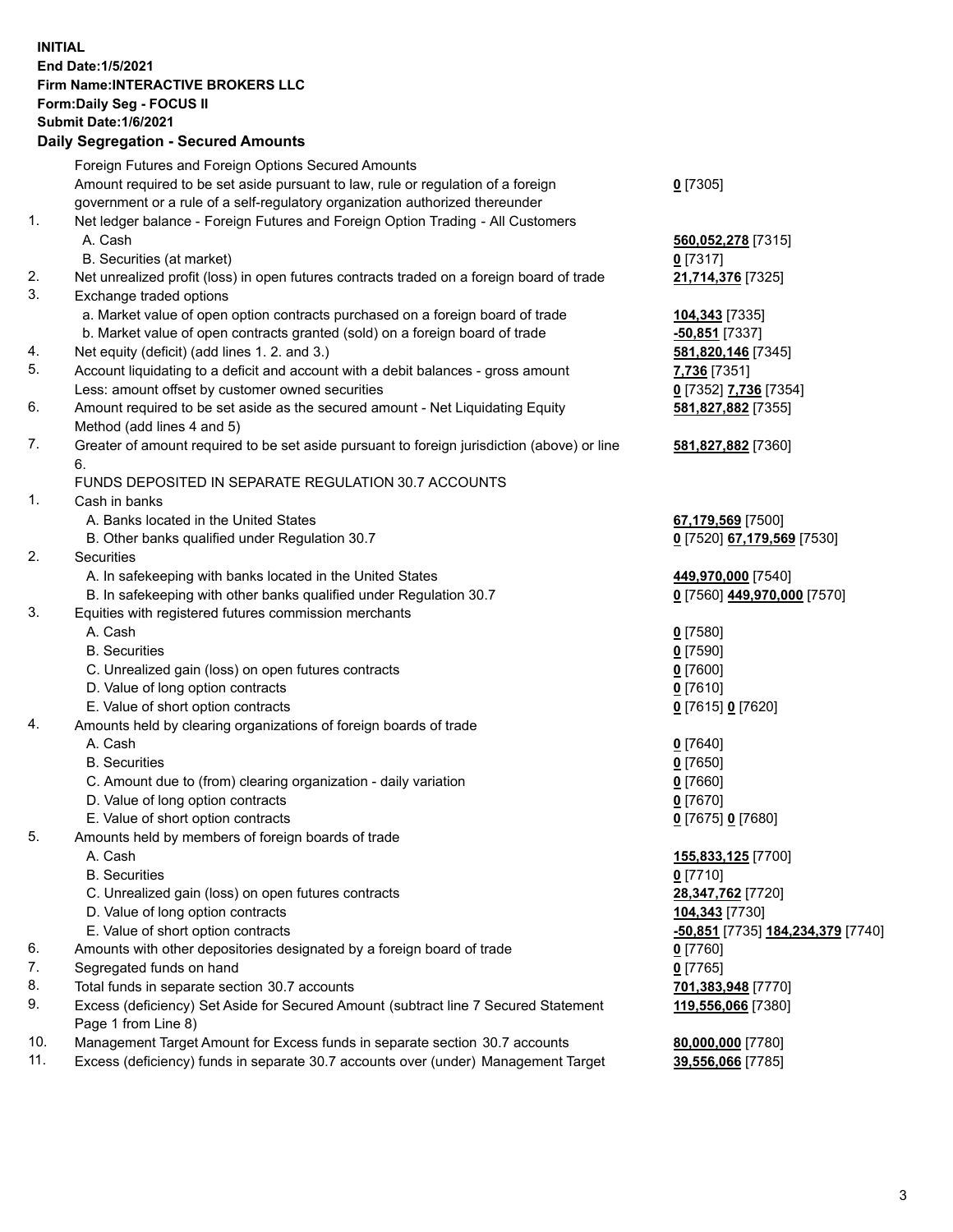**INITIAL End Date:1/5/2021 Firm Name:INTERACTIVE BROKERS LLC Form:Daily Seg - FOCUS II Submit Date:1/6/2021 Daily Segregation - Segregation Statement** SEGREGATION REQUIREMENTS(Section 4d(2) of the CEAct) 1. Net ledger balance A. Cash **5,463,788,353** [7010] B. Securities (at market) **0** [7020] 2. Net unrealized profit (loss) in open futures contracts traded on a contract market **567,035,004** [7030] 3. Exchange traded options A. Add market value of open option contracts purchased on a contract market **300,247,304** [7032] B. Deduct market value of open option contracts granted (sold) on a contract market **-247,909,292** [7033] 4. Net equity (deficit) (add lines 1, 2 and 3) **6,083,161,369** [7040] 5. Accounts liquidating to a deficit and accounts with debit balances - gross amount **5,113,580** [7045] Less: amount offset by customer securities **0** [7047] **5,113,580** [7050] 6. Amount required to be segregated (add lines 4 and 5) **6,088,274,949** [7060] FUNDS IN SEGREGATED ACCOUNTS 7. Deposited in segregated funds bank accounts A. Cash **1,875,286,006** [7070] B. Securities representing investments of customers' funds (at market) **2,333,757,390** [7080] C. Securities held for particular customers or option customers in lieu of cash (at market) **0** [7090] 8. Margins on deposit with derivatives clearing organizations of contract markets A. Cash **35,342,058** [7100] B. Securities representing investments of customers' funds (at market) **1,963,178,992** [7110] C. Securities held for particular customers or option customers in lieu of cash (at market) **0** [7120] 9. Net settlement from (to) derivatives clearing organizations of contract markets **31,009,164** [7130] 10. Exchange traded options A. Value of open long option contracts **300,031,972** [7132] B. Value of open short option contracts **-247,868,300** [7133] 11. Net equities with other FCMs A. Net liquidating equity **0** [7140] B. Securities representing investments of customers' funds (at market) **0** [7160] C. Securities held for particular customers or option customers in lieu of cash (at market) **0** [7170] 12. Segregated funds on hand **0** [7150] 13. Total amount in segregation (add lines 7 through 12) **6,290,737,282** [7180] 14. Excess (deficiency) funds in segregation (subtract line 6 from line 13) **202,462,333** [7190] 15. Management Target Amount for Excess funds in segregation **155,000,000** [7194] 16. Excess (deficiency) funds in segregation over (under) Management Target Amount **47,462,333** [7198]

Excess